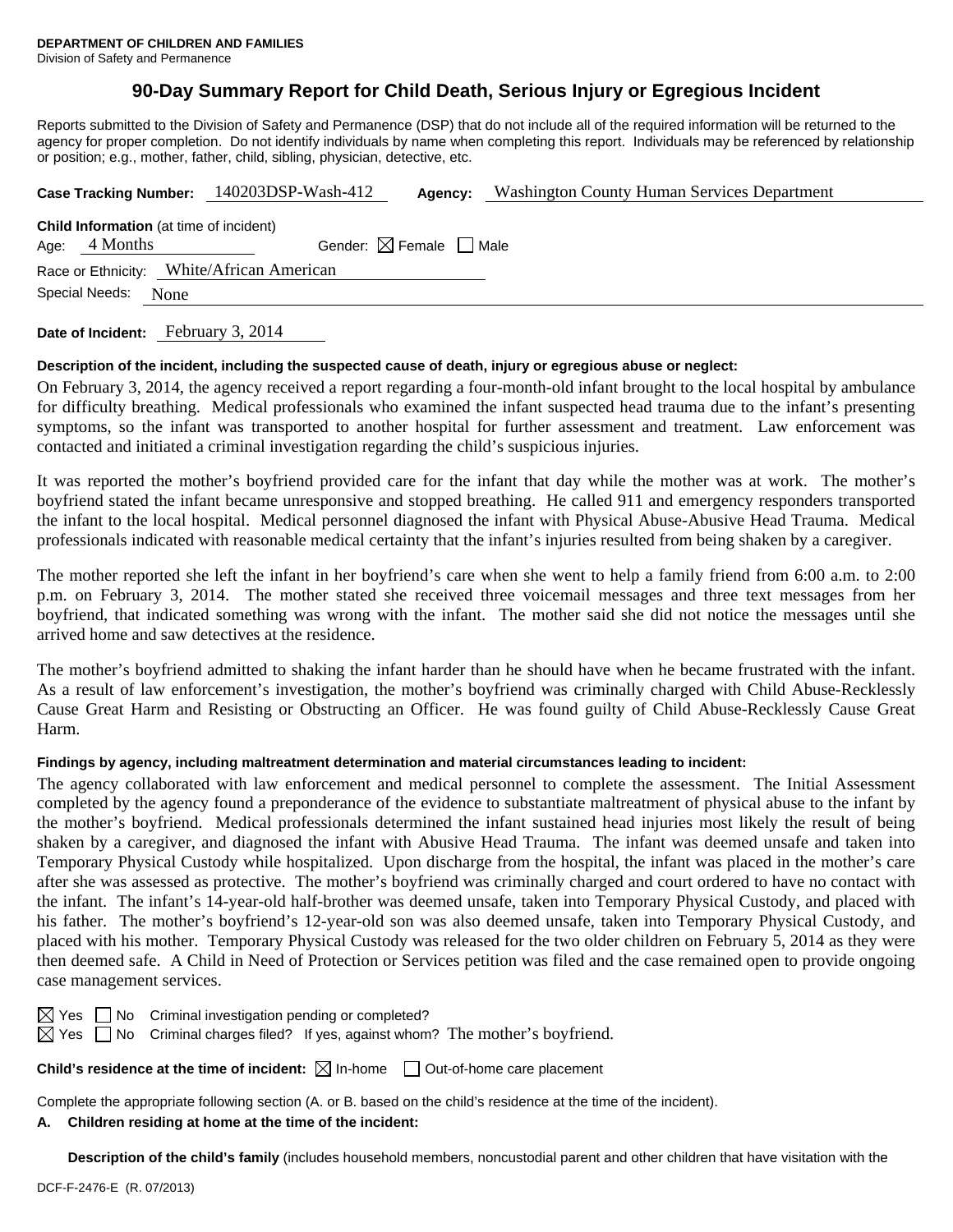child and / or in the child's family home):

 At the time of the incident, the infant resided with her mother, her mother's boyfriend, her 14-year-old half-brother, and the mother's boyfriend's 12-year-old son. Paternity has not been established for the infant. The half-brother was placed with his biological father and the mother's boyfriend's son was placed with his biological mother.

**Yes No Statement of Services:** Were services under ch. 48 or ch. 938 being provided to the child, any member of the child's family or alleged maltreater at the time of the incident, including any referrals received by the agency or reports being investigated at time of incident?

**If "Yes", briefly describe the type of services, date(s) of last contact between agency and recipient(s) of those services, and the person(s) receiving those services:** 

N/A

**Summary of all involvement in services as adults under ch. 48 or ch. 938 by child's parents or alleged maltreater in the previous five years:** (Does not include the current incident.) N/A

**Summary of actions taken by the agency under ch. 48, including any investigation of a report or referrals to services involving the child, any member of the child's family living in this household and the child's parents and alleged maltreater.** (Does not include the current incident.)

(Note: Screened out reports listed in this section may include only the date of the report, screening decision, and if a referral to services occurred at Access. Reports that do not constitute a reasonable suspicion of maltreatment or a reason to believe that the child is threatened with harm are not required to be screened in for an initial assessment, and no further action is required by the agency.)

On October 27, 2011, the agency screened out a CPS Report.

**Summary of any investigation involving the child, any member of the child's family and alleged maltreater conducted under ch. 48 or ch. 938 and any services provided to the child and child's family since the date of the incident:** 

The agency collaborated with law enforcement and medical professionals to complete the assessment. The Initial Assessment completed by the agency found a preponderance of the evidence to substantiate maltreatment of physical abuse to the infant by the mother's boyfriend. The mother's boyfriend admitted to shaking the infant harder than he should have when he became frustrated with the infant. As a result of law enforcement's investigation, the mother's boyfriend was criminally charged with one count of Child Abuse-Recklessly Cause Great Harm and one count of Resisting or Obstructing an Officer. The mother's boyfriend is court ordered to have no contact with the infant. Medical professionals determined the infant sustained head injuries most likely the result of being shaken by a caregiver, and diagnosed the infant with Abusive Head Trauma. The infant was deemed unsafe and taken into Temporary Physical Custody while hospitalized. Upon discharge from the hospital, the infant was placed in the mother's care after she was assessed as protective. The infant's 14-year-old half-brother was deemed unsafe, taken into Temporary Physical Custody, and placed with his father. The mother's boyfriend's 12-year-old son was also deemed unsafe, taken into Temporary Physical Custody, and placed with his mother. Temporary Physical Custody was released for the two older children on February 5, 2014 as they were then deemed safe. A Child in Need of Protection or Services petition was filed and the case remained open to provide ongoing case management services.

### **B. Children residing in out-of-home care (OHC) placement at time of incident:**

**Description of the OHC placement and basis for decision to place child there:** N/A

**Description of all other persons residing in the OHC placement home:** N/A

**Licensing history:** Including type of license, duration of license, summary of any violations by licensee or an employee of licensee that constitutes a substantial failure to protect and promote the welfare of the child. N/A

|             | Summary of any actions taken by agency in response to the incident: (Check all that apply.) |  |                                          |
|-------------|---------------------------------------------------------------------------------------------|--|------------------------------------------|
| $\boxtimes$ | Screening of Access report                                                                  |  | Attempted or successful reunification    |
|             | Protective plan implemented                                                                 |  | Referral to services                     |
| NNNO        | Initial assessment conducted                                                                |  | Transportation assistance                |
|             | Safety plan implemented                                                                     |  | Collaboration with law enforcement       |
|             | Temporary physical custody of child                                                         |  | Collaboration with medical professionals |
| $\boxtimes$ | Petitioned for court order / CHIPS (child in need of                                        |  | Supervised visitation                    |
|             | protection or services)                                                                     |  | Case remains open for services           |